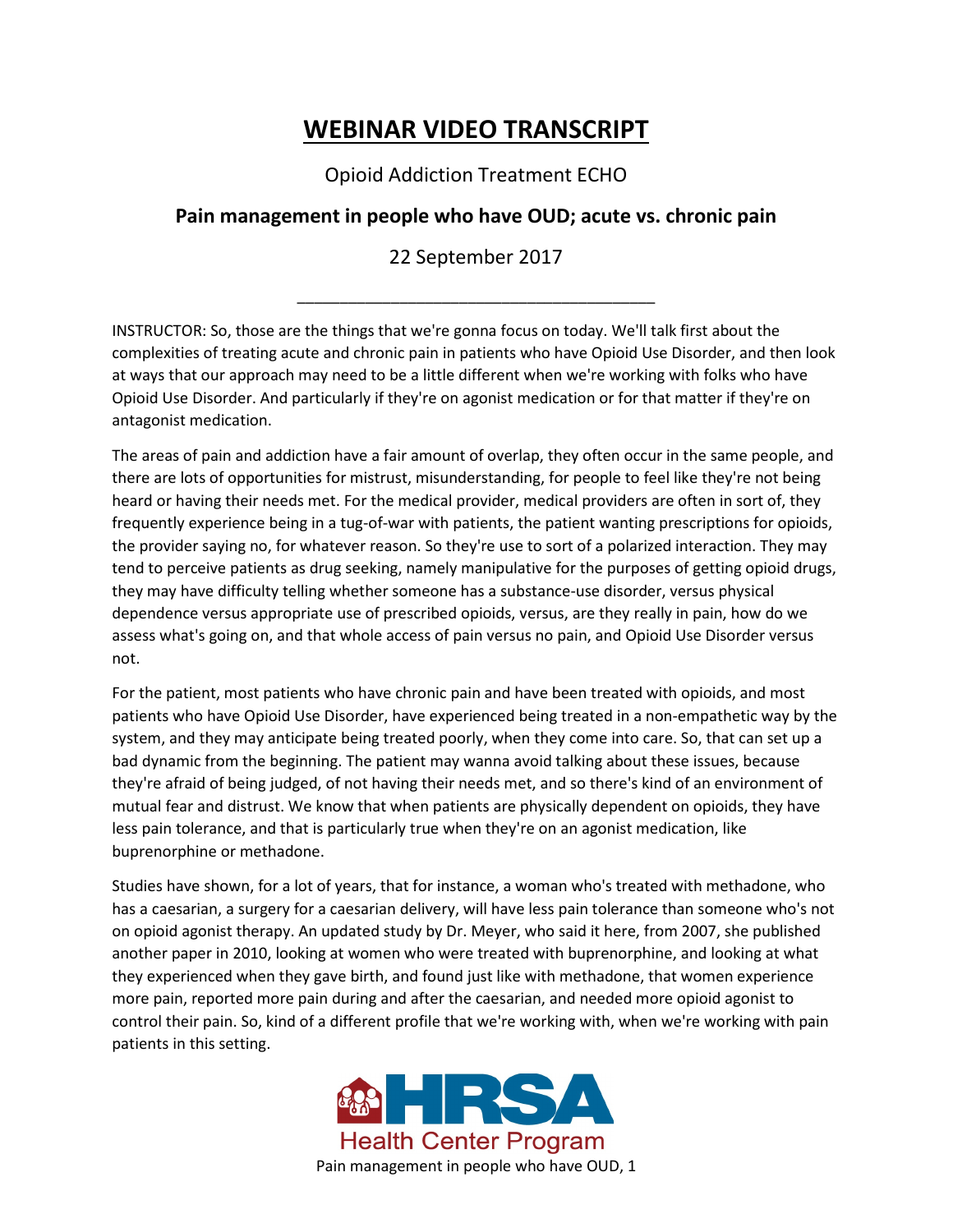A really important thing to do, when you're working with a patient with pain and issues with opioids, is to take a deep breath, and think about your attitude and approach coming into the room. Developing a relationship with a patient that's characterized by mutual respect is absolutely key to having a successful interaction, and some of the ways to get there are to have and portray a non-judgmental attitude, and just as with other patients, to try and understand the patient's goals, and help the patient to reach those goals. So, in other words, a patient-centered approach.

Some of the skills that are needed, that are helpful, are certainly motivational interviewing, skills which help to elicit the patient's goals and strengthen the patient's motivation for health-goal activities that approaches, and reflecting the patient's perspective. So, instead of challenging or invalidating, to try to find ways to affirm and reflect what the patient is telling you, that he or she is going through. And finally, just knowledge of Substance Use Disorder and pain management. So, when you approach treating patients who have an opioid use disorder, it's helpful to have a really frank conversation about the potential for relapse, so patients are worried about this typically, they know that if they have an opioid use disorder, and they've been on agonist therapy, and now they're again being exposed to the acute effect of opioid full-agonist, that it can cause relapse. And talking with the patient about what are the options for management and what are the risks and benefits, and disclose different options. Setting up a treatment plan that you can agree to in advance. When I'm working with a patient, for instance, who is on buprenorphine treatment, or making a plan to treat them through a surgery, will actually establish timelines that we sort of agree on, for additional opioid agonist medications, and both sign off on that. It doesn't mean it can never be changed, but it sets a baseline expectation for what's going to happen. So that the patient isn't expecting that I am gonna continue to prescribe oxycodone for a month or two months, but instead we have a realistic sense of how long that's going to be. But everybody is better with social support and family involvement, when that's possible, can be really helpful. It's also, as with any other changes that we make when we're treating patients who have Opioid Use Disorder, it's really important to offer and encourage a soon follow-up. So if you sort of say, great, here's the plan, you're gonna have your surgery, here's the meds, and good luck, and I'll see you in a month in a half or two months, things may go very wrong and you ought to know about it. So, setting up early follow-up, even it's by phone, or other electronic means of communication, can be very, very helpful. And finally, multidisciplinary approach is pretty key. Consulting and discussing things with surgeons when a surgical plan is involved, is pretty darn key to making sure that everybody's on the same page, and involving behavioral health support. And peer support workers, community health workers, can be super helpful. You probably all are aware that when pain is uncontrolled, it can lead to a whole cascade of unfortunate consequences. When someone has uncontrolled pain, they tend to do things to avoid exacerbating the pains, so if you have pain when you walk, you try not to walk. This decreases your mobility, it may slow or impede healing, your functional status may drop, you feel worse about yourself, you start to limit your social interactions, and you end up with more pain. So, avoiding this kind of cycle, is a really important goal, in all pain conditions, and it's an important one to keep in mind in patients who have a co-occurring Opioid Use Disorder. The difference between pain and suffering is an important distinction. The Buddha, 2,600 years ago, talked about how pain is inevitable, but suffering is not necessarily inevitable, but suffering is a lot about the overlay that we bring to the pain. The thoughts about, oh, this pain is making me miserable, and my life is never gonna be the same, or oh, what did I do to deserve this, or why is this happening to me. Or just obsessing about the pain and letting it take over your whole

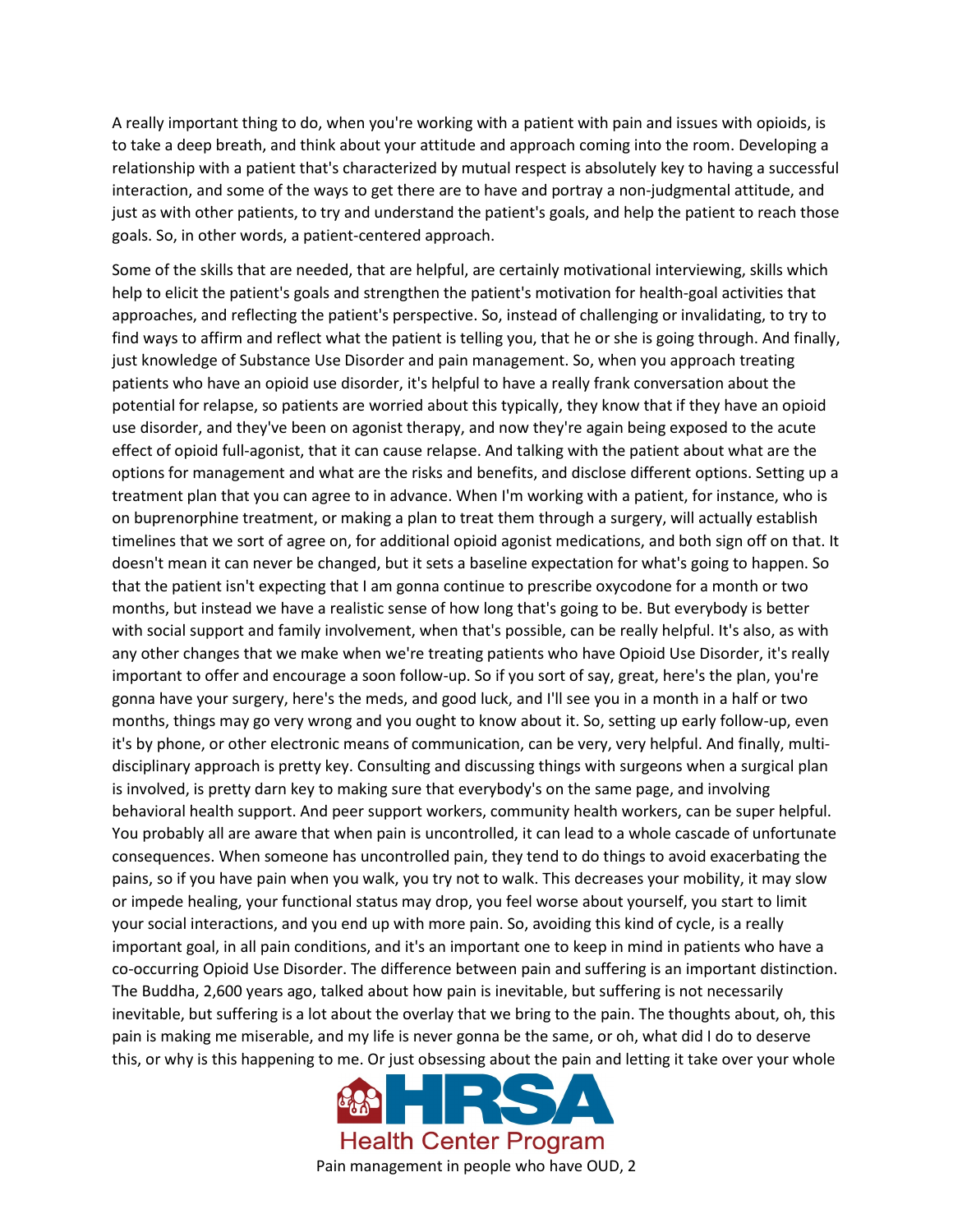consciousness, are all examples of suffering as opposed just to the indirect physical experience of pain. A lot of patients who have a Substance Use Disorder, have co-occurring conditions that make them more likely to experience pain as suffering, such as emotional trauma, particularly childhood trauma, which sets people up to have a lot of difficulty dealing with stressful events. Lack of effective coping skills, if you're somebody who has reached for a pill or a needle whenever you have a highly stressful event, and you don't have that available to you, or you're trying to avoid it as an option, it is another setup for feeling trapped, feeling hopeless, and helpless, when you have pain and are unable to deal with it. And people, certain subset of patients may have more dependent traits and not be prepared to problem-solve on their own. Another important issue to think about is, involvement of benzodiazepines. We've talked about this a number of different times in various contexts. Patients who have pain and an opioid use disorder, often present with a lot of anxiety, and so there can be a temptation to reach for a benzodiazepine prescription as a way of addressing that. This slide just illustrates the really marked increase in overdose risks for patients who are receiving opioid treatment and also benzodiazepines, compared with benzo alone, illustrating that this really is an unsafe combination, and so it's very important to avoid benzodiazepines as an option in patients who are being treated with opioids. Cognitive behavioral therapy, other psycho-social approaches and if you want to go with medication starting with SSRI's, are a few of the options that are available. It's good to think about alternative therapies for chronic pain, rather than that old opioid prescription, that is so commonly what we think of in primary care and medical practice in general. There are quite a lot of psychological interventions that have been shown to help patients to cope with pain. Cognitive behavioral therapy is a whole approach to pain and other problems that involves analyzing what you're thinking and trying to change the way you think about the situation. It can also involve ways of diverting yourself or distracting yourself from that obsessive focus on the pain stimulus. Behavioral therapy refers to a whole group of approaches that include trying to increase pleasurable activities, ways of engaging with the world that aren't just focused on the pain or avoidance of pain, stress monitoring, and stress reduction approaches, and setting realistic goals and achieving satisfaction from managing to achieve those goals. There's also lost of non-opioid approaches to pain management that involve medications or other medical interventions, so I think you're probably mostly aware that anti-inflammatory medications, anticonvulsants such as gabapentin, anti-depressants, and topical agents, such as lidocaine gel, can all be options. Non-pharmacologic physical interventions, like exercise, massage, acupuncture, ways of stabilizing a joint or changing the orientation of a joint, such as orthotics, can be helpful, and then more interventional-type things, like nerve blocks or steroid injections. So, it's quite helpful when you have a patient who has an opioid use disorder and is having pain, to really focus on these other strategies for addressing the pain, because they don't have the same kind of side effects and pitfalls that using opioids do in this population. When you're confronting a painful condition that a patient's having when they're on agonist treatment, our approach has kind of changed over time. In general, our approach now is to maintain the current agonist treatment, so keep going with the methadone and the buprenorphine, but a few tricks of the trade are first to recognize that the analgesic effect of these medicines is shorter than their effect in staving off withdrawal or craving. So, a patient may be okay taking their buprenorphine once a day, or their methadone once a day, just to prevent them from having withdrawal or craving or relapsing, but as a pain intervention, that analgesic effect only lasts a short amount of time. Typically, somewhere in the neighborhood of six to eight hours. So, when you think, oh my gosh, how can this

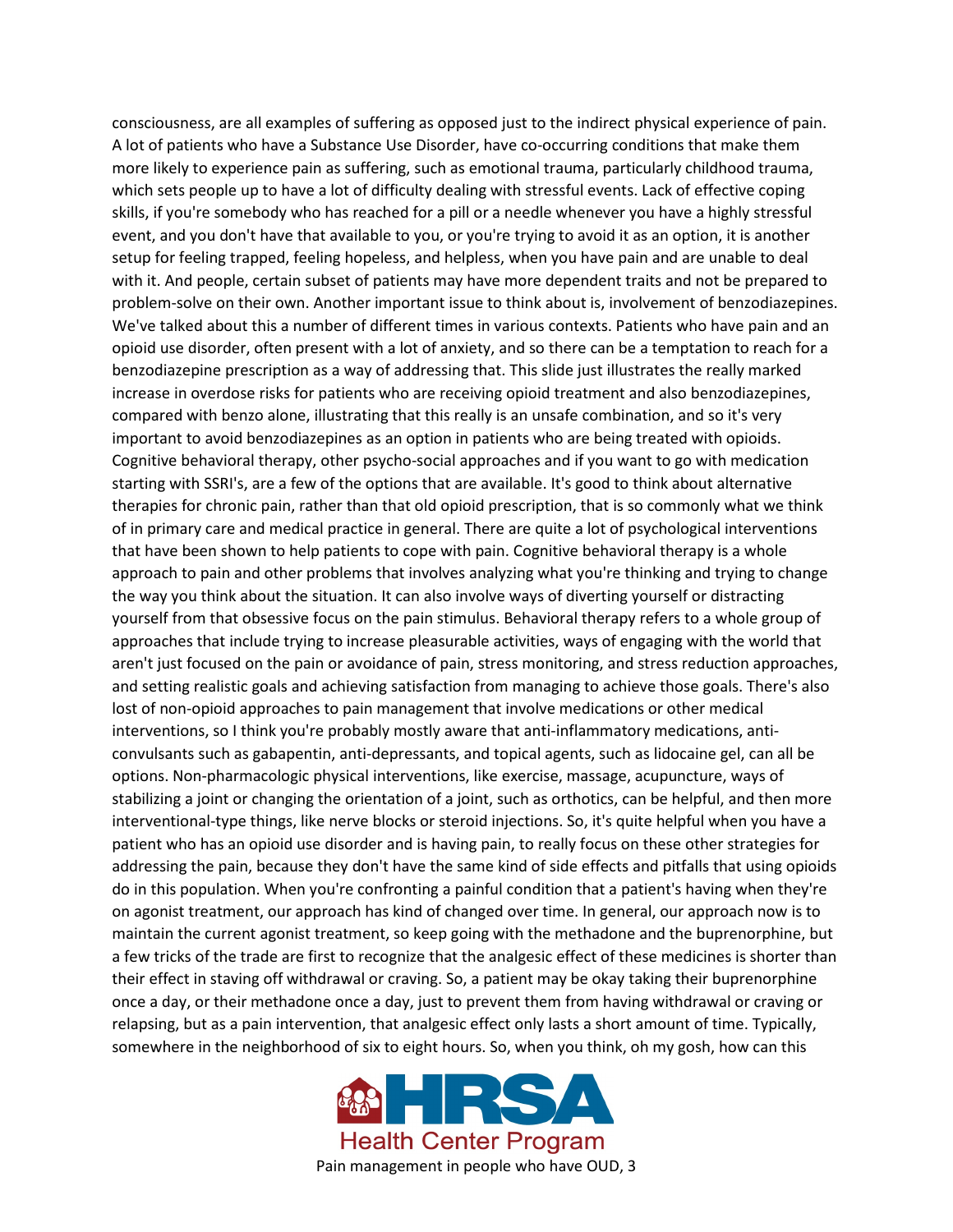patient be having pain, she's on 80 milligrams of methadone, there are two fallacies to that. One is, she's already tolerant to the 80 milligrams of methadone, so she has acute pain on top of the baseline, that 80 milligrams of methadone is not going to do much for that. But secondly, she only gets that methadone once a day, and it's for treatment of an opioid use disorder, and so for most of the 24 hours, she's not receiving an analgesic opioid effect. Sometimes we do need to add opioids on top of the opioid agonist maintenance therapy that we're using for their opioid use disorder, and typically, you have to anticipate that the opioid analgesic doses will be higher, because of cross-tolerance and increased pain sensitivity, compared with patients who are not on opioid agonists. And as we've talked about, the risk of relapse is there, although the risk of relapse may be higher with inadequate pain management, and simply with adding an opioid agonist to the maintenance therapy. For methadone, the strategy is to continue their once-daily methadone dose, which is what they can get in an opioid treatment program. OTT's can typically divide up the dose, and give a smaller dose two or three times a day, and then adding a full agonist. So, if you have a patient who has a painful fracture, they're on methadone, you would had hydrocodone or oxycodone or some other opioid on top of the methadone. Again, the treatment agreement can be helpful to make a plan for how long that's gonna continue, and when its going to taper off, and post-monitoring is definitely indicated. For a patient who has chronic pain, we, as we all know, chronic opioid therapy, there's not a lot of evidence for its benefits in chronic pain conditions, but if you do decide that you need to add on an opioid, you do have to dose it more frequently than the methadone is dosed. Sometimes it can be hard to tell whether the patient's having a pain that is going to be relieved by adding a short-acting opioid, or is actually experiencing withdrawal, and it's causing them to have body pain. So, thinking about the timing of that is critical, because pain due to withdrawal will typically occur 24 hours or more after the last methadone dose. We've talked about how the methadone from an opioid treatment program is typically only discussed once a day, but you can run into problems if a patient is on methadone maintenance, and you add an additional opioid to that, because the patient's gonna get tested at the OTT, and is going to be confronted if their urine drug test shows another opioid in their system. So it is very important to communicate with the OTT providers, if you're prescribing an additional opioid agonist, and explain why and what the expected time course is. What about buprenorphine for treatment of pain? As you all may be aware, buprenorphine plus naloxone, the commonest brand name being Suboxone, was developed and marketed with approval for treatment of Opioid Use Disorder, not for pain. However, it is legal to use it for pain, and it's quite frequently used in an off-label fashion for treatment of pain, it's very effective. It's particularly wonderful for treatment of pain in someone who has an Opioid Use Disorder. Again, it's important to remember that you need to divide up the dose to TID or 2ID, three or four times a day, if you're using buprenorphine for pain as opposed to just treatment of the opioid use disorder. The other side is, the converse of that is not true. So there are some forms of buprenorphine that are only approved for pain, and you can't use those legally for treatment of Opioid Use Disorder, just because of the attitudes of our drug laws. So, for instance, Butrans is a patch that's approved for treatment of chronic pain, and it is not legal to prescribe that for treatment of Opioid Use Disorder. Strange but true. I think we've also emphasized the safety of buprenorphine. This is a pair of graphs from a study looking at the impact of increasing the dose of injected parenteral buprenorphine, used in an in-patient setting, and you can see that on the left, doubling the dose of buprenorphine didn't really produce any significant change in the slowing of breathing that occurs with a lower dose of buprenorphine. It's about the same with a higher

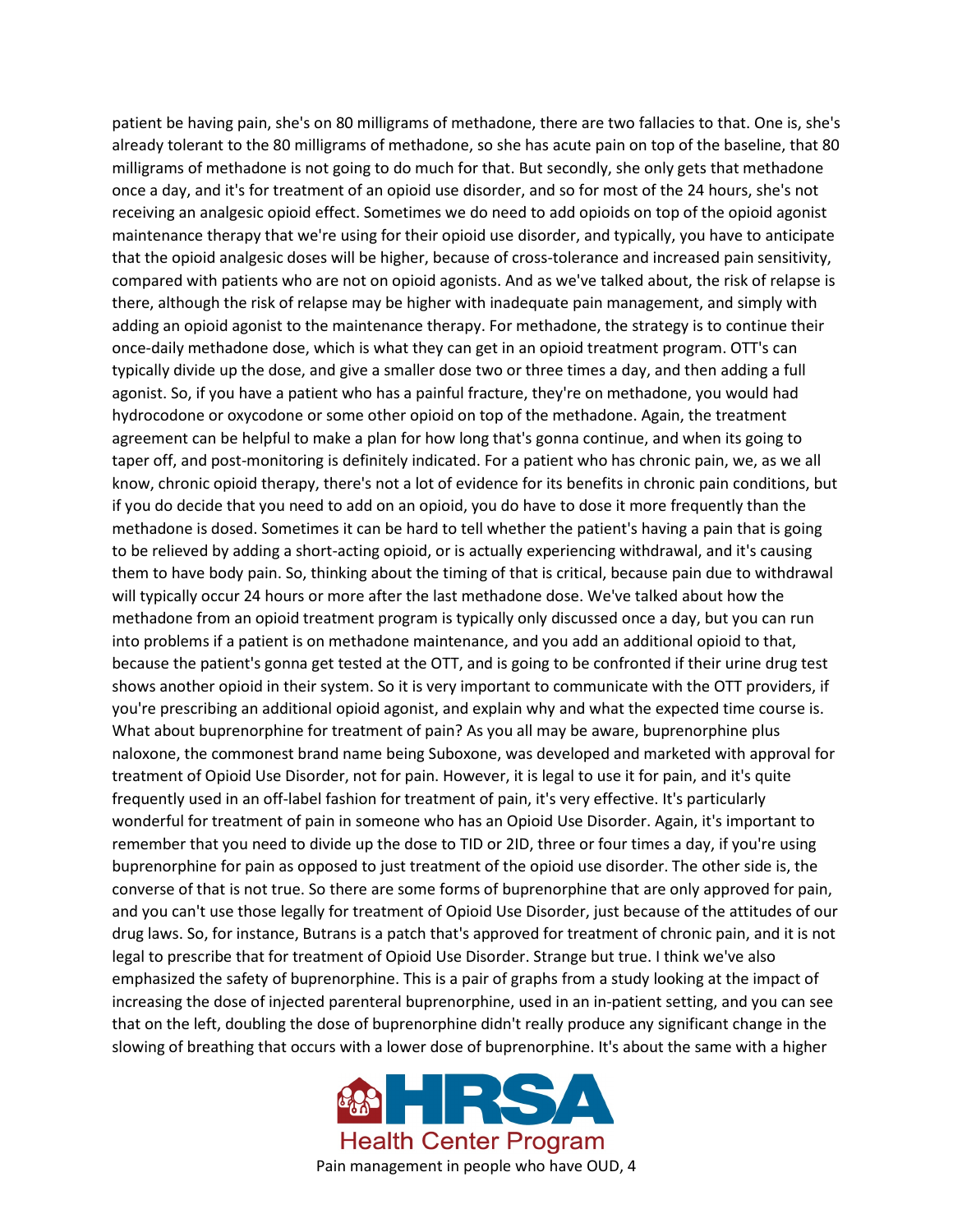dose, and in neither case does it cause dangerous respiratory suppression. On the other hand, look at the difference in analgesia, or pain effect. So, the doubling of the buprenorphine dose on the right, in the clear circles, shows you that you get a lot more pain relief, or analgesia, from the higher dose of the buprenorphine, without the greater respiratory suppression. And this is just emphasizing the point, that buprenorphine doesn't really cause people to stop breathing, unlike other opioids. So it's much, much safer in that way. When you're working with a patient who is on buprenorphine maintenance, who has acute pain, the first rule is to approach stabilization, if that pain was non-medication methods and secondly, was not opioid methods. You wanna split up that buprenorphine dose and you can certainly prescribe a higher dose, temporarily, with buprenorphine. That can be very effective for oral surgery, for all kinds of acute pain stimulus, just, increasing the buprenorphine dose to do it. But, unlike what we used to think, you can also add a regular opioid, a non-buprenorphine opioid on top of the buprenorphine, and it will still have pain-relieving effects. This is quite contrary to what we taught and believed for years, but it appears to be absolutely true. Both from studies, and from my experience with patients. So you don't have to stop the buprenorphine in order to get the additional opioid agonist painrelieving effect from the opioid that you prescribed on top of it. So they can continue their buprenorphine, and if you choose too, you can add oxycodone or hydrocodone for instance, and get pain-relieving effect from that. In the face of surgery, there's, sort of the old approach, was to stop the buprenorphine before someone had surgery, move them over to a full opioid agonist, whatever that was gonna be, whether it's oral or parenteral, and then resume the buprenorphine after a few days. Now, we're really moving to a different approach, because it's been found that continuing your buprenorphine right through the surgery, day of surgery, day after surgery, the whole thing, you don't stop it, actually results in better pain control for the patient. Most studies have shown that you have to use higher additional doses of the full opioid agonist on top of the buprenorphine. Some studies show you actually don't use much more at all, if any more, that the same opioid dose that can be used on someone else is effective in the patient who's on the buprenorphine. And overall, the patient who's maintained on their buprenorphine, does better. They return to functional status more quickly, and get out of the hospital more quickly, compared with a patient that has the buprenorphine stopped, goes on full opioid agonists alone, and then has to restart the buprenorphine. What about if you're working with a pain patient who doesn't have an opioid use disorder? These patients also can actually really benefit from buprenorphine if you're thinking about an opioid for treatment of pain. A study that I love by Herbert Malinoff from 2005, is still relevant, even though it's getting to be an old study. He took, I think, 85 patients who had chronic pain and poor functional status, who were prescribed opioids, but very few of whom apparently met criteria for opioid use disorder, and he tried changing them over to buprenorphine to see what happened to them, and the vast majority actually reported that their pain was better, and were observed to have better functional status on the buprenorphine, compared with the chronic full-opioid agonist medications. So, I do this fairly often. Medical providers will send patients to me in this situation and switching them over to buprenorphine often results in a significant improvement in their functional status along with a decrease in risk, because they're no longer at such high risk of opioid overdose. What about starting someone on buprenorphine for pain, if they're not opioid tolerant or opioid dependent? You have to be pretty careful here. You do not wanna do the same thing you would do if you're introducing a patient on buprenorphine, when they have active Opioid Use Disorder, that are tolerant, cause you'll make them wicked sick. So, you wanna aim more for one or two